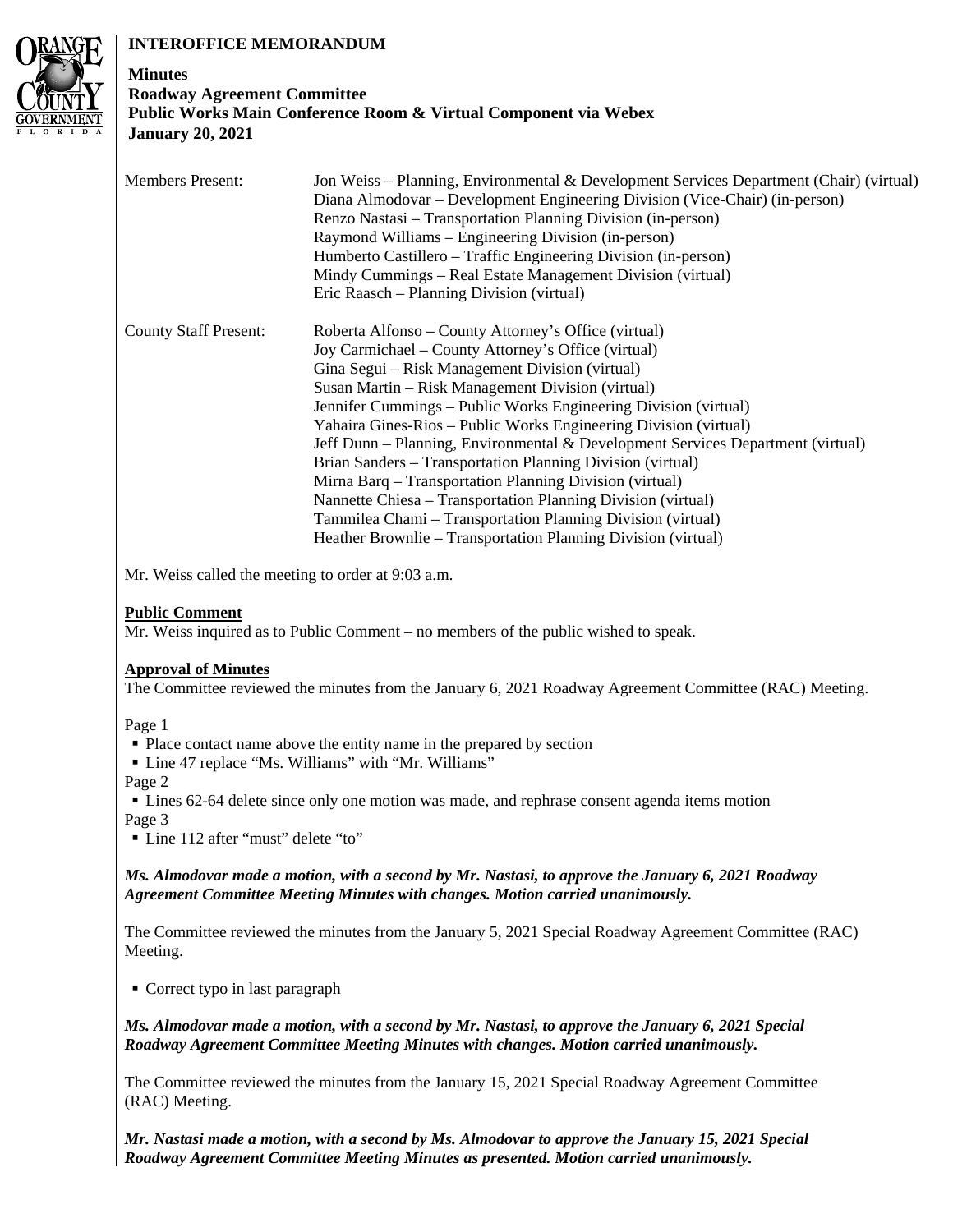Roadway Agreement Committee – Meeting Minutes January 20, 2021 Page 2

## **Activity Summary**

Mr. Weiss reviewed the agreement items going to the BCC on upcoming agendas.

Ms. Brownlie informed the Committee that the Reserve at Park Manor Proportionate Share Agreement is pending Final Review.

#### **RAC CONSENT AGENDA ITEM:**

• None

## **RAC NON-CONSENT PROPORTIONATE SHARE ITEM:**

#### **Eagles Landing at Rio Pinar Proportionate Share Agreement**

Road Affected: Lake Underhill Road Present: Marcos Marchena (virtual) Previous RAC: None

- Ms. M. Cummings with Real Estate Management discussed REM's comments which were provided to staff:
	- o Add "at Rio Pinar" to the table in Exhibit C
	- o Revision needed to signature block and acknowledgement block
- Ms. Alfonso asked for Mr. Rey's name to be included above Infiniti Housing, LLC.
- Exhibit B title to be moved to the top of page 11

*Mr. Castillero made a motion, with a second by Mr. Williams, to approve the Eagles Landing at Rio Pinar Proportionate Share Agreement with changes discussed, subject to final review by the Committee. Motion carried unanimously.* 

## **RAC AGENDA ITEM:**

#### **Horizon West–Town Center Horizon Vue PD Road Network Agreement**

Road Affected: Avalon Road

Present: Juli James (virtual), Keith Trace (virtual), Marc Stehli (virtual), Sid Gautam (virtual), Rick Ortiz (virtual) Previous RAC: None

Ms. James introduced the changes discussed between the last meeting and this meeting, and has provided a list of changes needed to the draft submitted last week.

The Committee commenced their review of the redline version of Horizon West–Town Center Horizon Vue PD Road Network Agreement Page-by-Page:

Page 1 no changes Page 2 no changes

Page 3

- Change acreage in Recital M from "3.31" to "3.28"
- Line 92 change "16.87" to "16.72 for "net developable acreage"
- $\blacksquare$  Line 94 change "2.08" to "2.23"
- $\blacksquare$  Line 95 change "1.23" to "1.05"
- Line 110 change "November 11, 2020" to "November 2020"
- Line 111 change "January 4, 2021" to "January 6, 2021"

Page 4 no changes

Page 5

Section 6.2 acreage from "0.85" to "1.00"

Ms. J. Cummings stated she calculated different drainage numbers, and informed Ms. James that she needs to pull out certain areas which are not included in the overall values. Per Ms. James's email values are to change in the last paragraph. Total acreage should be 10.95 acres.

Ms. J. Cummings to provide updated changes to the agreement language per what she displayed on the screen. The contributing area is not to be included in the total pond area.